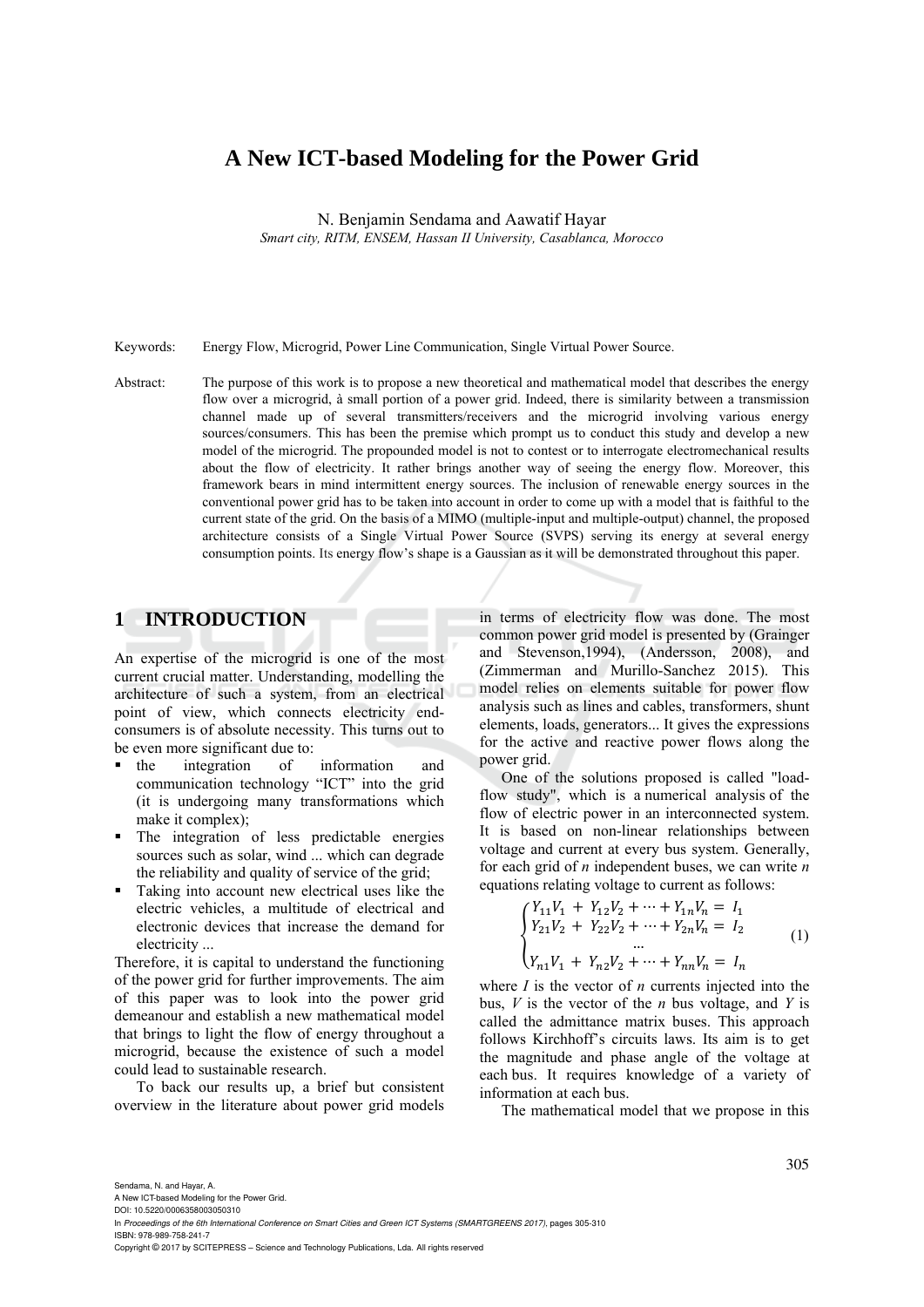paper has been developed under the assumption that our microgrid connects households at the same level of voltage. The problem was then to study an energy flow through an electric cable that covers a welldefined area.

We started with a lumped equivalent model of an electric cable, and, through its communication channel model, we tried to extricate a model that describes the electrical energy flow over a power grid.

The structure of this paper is as follows: In section II we talk about the microgrid and then briefly present the electromagnetic wave propagation on a wire. In section III, with the help of a probabilistic approach, we present a Single Input Single Output (SISO) Power Line Communication (PLC) modeling. On the hinge of these two descriptions, we propose a new model that describes the flow of energy throughout the microgrid in Section IV. Finally, in section VI we end our work with a brief conclusion, but that sums up well our contribution in this research area.

### **2 SYSTEM MODEL**

#### **2.1 Microgrid**

According to (Association Smart Grid Suisse, 2016), a smart grid is an electrical grid linking electricity production, consumption and storage, and coordinating them autonomously. Within a smart grid, Information and Communication Technologies play an essential role: By providing a two-way and real-time communication between all components of the power grid, they make it possible to control every point on the grid to ensure its efficiency, reliability and durability in an intelligent and automated manner. The intention is a constant regulation of electrical energy, where there is a counterbalance between the energy produced and the energy consumed.

However, the implementation of such systems encounters many difficulties. Except for a few research projects, nowhere in the world exists a smart grid that has fully automated control of consumer devices and production facilities (Association Smart Grid Suisse, 2016). As a result, the deployment of small smart grids, commonly called microgrids, is seen as "a simpler alternative to implement and could therefore play a leading role in the deployment of smart grids" (Smart Grids-CRE, 2017).

A microgrid is a grouping of interconnected

loads and decentralized energy sources in an area whose electric boundary is clearly defined, and which acts as a single controllable entity with respect to the main grid (Office of Electricity Delivery & Energy Reliability, 2015). It can operate either in stand-alone (island) mode, connected to the main network or switch between these two modes.

The microgrid studied in this paper delimits a residential neighbourhood whose households are represented by the index *i*, varying from 1 to *n.* As it has been mentioned, the whole network is at the same voltage level, i.e., The last electrical substation closer to the electricity-consuming elements is located to the interconnection point of the microgrid to the conventional power grid (a delivery substation generally of 20 kV  $/$  400 V). Figure 1 shows the model of our microgrid.



Figure 1: Microgrid representation.

Each house  $i \in [1, n]$  has its specific electricity needs Ni and, depending on available energy sources (solar/wind/fuel cell), it can produce an amount Pi of electricity. **JBLIC ATIONS** 

#### **2.2 Electromagnetic Wave Propagation on an Electric Wire**

Electromagnetic wave propagation results from the evolution and progression of a wave within a medium. Propagating in an electric wire, the transmitted signal undergoes various phenomena such as reflection, signal attenuation, multipath phenomenon… This means that there will be many received signals which are distorted, mitigated and delayed.

Let's consider a small portion of an electric wire. Because of the wire imperfect constitution, the wave propagation is characterized by a distortion in terms of distance and frequency. By applying the transmission line theory on a *d* length line without derivation, such as that illustrated on Figure 2, the frequency response of the section is then written:

$$
H(f) = \frac{U(x = d)}{U(x = 0)} = e^{-\gamma(f)d}
$$
 (2)

Where *U* is the voltage on the line at the distance *x*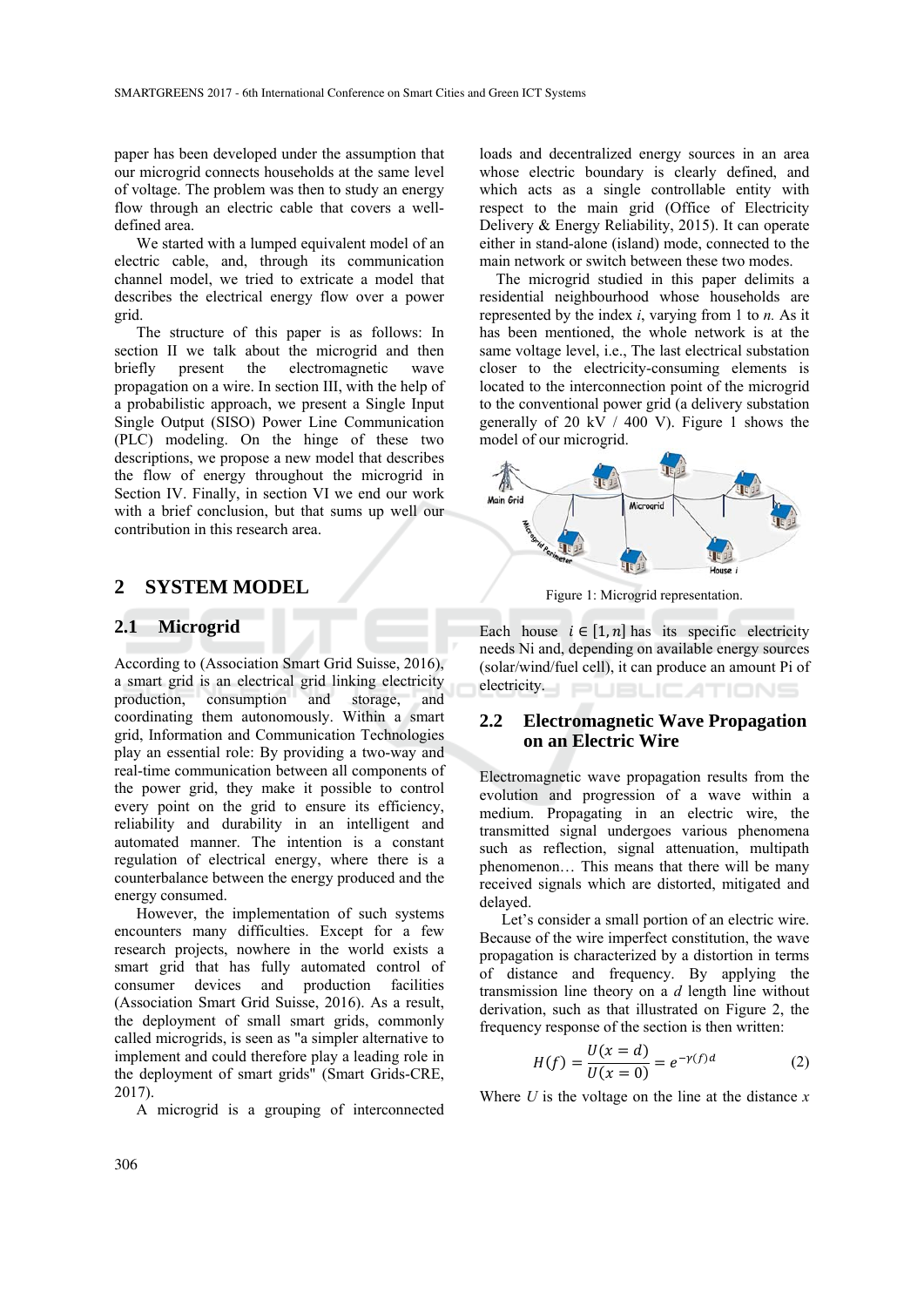and  $\gamma$  represent the propagation constant of an electromagnetic wave.



Figure 2: Equivalent lumped elements of a transmission line model.

The propagation constant for any conductor is calculated from the primary line coefficients by means of the equation bellow:

$$
\gamma(f) = \alpha + j\beta = \sqrt{(R + j\omega L)(G + j\omega C)} \tag{3}
$$

Where  $\omega$  is the angular frequency. The real part  $\alpha$ , and the imaginary part *β* of the propagation constant represent respectively the attenuation constant and the phase constant. (Errede, 2015) gives a very detailed demonstration of this.

In a typical scenario, an infinite number of propagation paths is theoretically possible (several observable reflections on the wire). This is due to the electrical grid impedance which practically always mismatches. The frequency response of the section is then transformed as:

பிருந்த

$$
H(f) = \sum_{i=1}^{N_p} g_{i(f)} e^{-\gamma(f) d_i} e^{-j2\pi f \tau_i}
$$
 (4)

Where  $g_i$  and  $\tau_i$  are respectively the ponderation factor and arrival time of a multipath component *i*.  $N_p$  is the dominant number of paths (Zimmermann and Dostert, 2002). The gain term  $g_i$  reflect the product of the reflection and transmission factors experienced by the *i* path as shown on Figure 3. The ratio between the distance *di* and the wave propagation velocity  $v_i$  is equal to the delay  $\tau_i$ .  $v_i$ depends on the type of material that made up the line. Note that *γ* depends on the resistance *R*, inductance *L*, the conductance *G* and the capacitance *C*, which are characteristic properties of the transmission line.

Moreover, the reflection and transmission coefficients differ from one grid to another. Thus, the electric characterization of the grid needs prior knowledge (the intrinsic characteristics of power lines): This is called a bottom-up characterization.



$$
A - B - C - B - D - E - D - F - G - F - H
$$

Figure 3: Signal propagation over a transmission power line.

## **3 POWER LINE COMMUNICATION**

ெ

A PLC channel model was firstly formalized by Zimmerman (Zimmerman and Dostert, 2002). It is a system that transmit information on an electric wire operating at any voltage stage. Equation (4) of the preceding section actually introduces the PLC channel characterization using the determinist approach. It has been pointed out that knowing the characteristics of the electric wire is necessary. This means a lot of resources and much time, without guaranteeing an extrapolation of the model to another grid (other than the one studied).

A statistical model turns out to be of great necessity to take into account of a larger amount of cases. The passage of the frequency response into the time domain by the inverse Fourier transform gives us the impulse response of the PLC channel. It is expressed as:

$$
h(t,\tau) = \sum_{i=1}^{n_p} g_i(t) e^{-j\theta_i(t)} \delta(t - \tau_i(t))
$$
 (5)

Where each *i* path is characterized by its propagation delay  $\tau_i$ , the attenuation factor  $g_i$  and phase  $\theta_i$ . In fact, every transmitted signal undergoes interactions like electromagnetic reflections, diffractions, refractions, and each of these interactions induces a phase for each path.

Let's apply the PLC we have introduced above on the microgrid presented on Figure 1, where houses communicate one another (Single Input Single Output). If we assume that the signal remains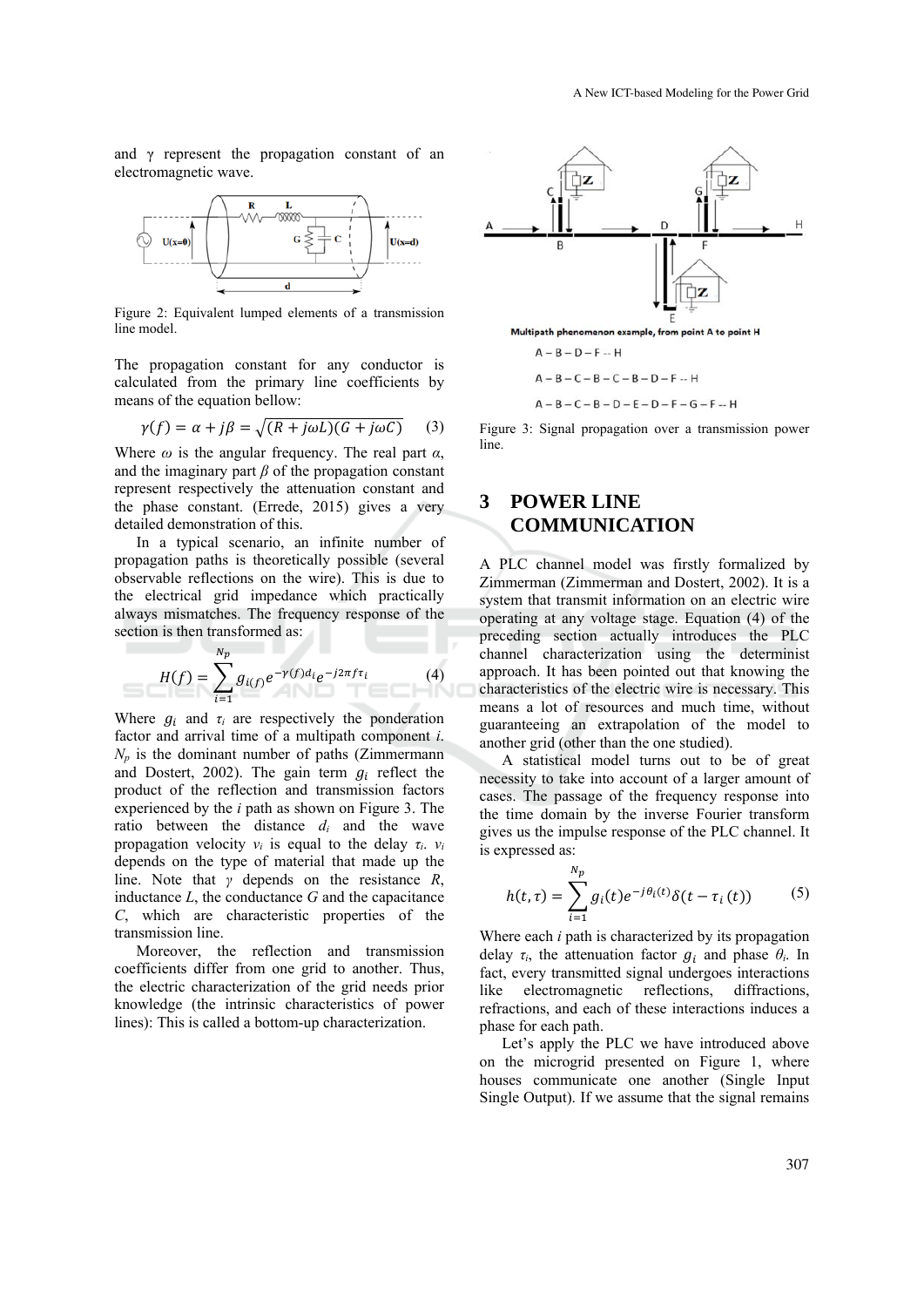the same for periods of time superior to the duration of the information symbols, as done in (Canete, 2003), the PLC channel can be considered timeinvariant. Thereby the model proposed by Bello (1963) known as Wide-Sense Stationary Uncorrelated Scattering (WSSUS) can adopted to model our propagation channel. This model considers that the impulse response is wide-sense stationary and the different paths are uncorrelated.

Note that, within our microgrid, the distance between the transmission and reception would not vary over time, the Doppler Effect will not be considered in the following channel characterization. The complex impulse response of the PLC channel becomes then:

$$
h(t) = \sum_{i=1}^{N_p} g_i e^{-j\theta_i} \delta(t - \tau_i)
$$
 (6)

## **4 ELECTRICAL POWER FLOW MODEL**

Let's come back to the real issue of this paper, namely the power flow modeling. Considering both energy sources and needs within the microgrid on Figure 1, the flow of electricity from one house to another could be schematized as displayed on this figure:



Figure 4: The microgrid's energy flow elements.

Where:

- $\blacksquare$   $\vdash$  P<sub>i</sub> expresses energy injected by house *i* onto the microgrid
- $N_i$ 'represent house *i* energy needs handled by energy produced on place (the same house *i*)
- $N_i$  represent residual energy needs of house  $i$ which are to be handled by other energy sources
- The sum of  $N'_i$  and  $N_i$  speaks for the total energy needs of the house *i*

Based on this architecture described, energy flow at a given house *j* is run by the two equations:

$$
N_{j} = [G_{j1} \cdots G_{ji} \cdots G_{jn}] * \begin{bmatrix} P_{1} \\ \vdots \\ P_{i} \\ \vdots \\ P_{n} \end{bmatrix} + L_{j0} * m \qquad (7)
$$

$$
P_{i} = P'_{i} - N'_{i} \qquad (8)
$$

Where:

- $G_{ii}$  reflects line losses of injected energy  $P_i$ , from any house *i* toward house *j*
- *stands for energy provided by the main grid*
- $L_{i0}$  is *m* line losses occurred from point 0 to house *j*
- $\blacksquare$   $P'_i$  represents the energy produced by house *i*

It is obvious that when  $i = j$  the house that injects energy corresponds to the house for which the needs are calculated. In this case, there is no line losses  $(G_{jj} = 1)$ . This means that row vector G, named weighting factor by the following, is inversely proportional to the line losses it represents.

$$
0 < G_{ji} \le 1 \tag{9}
$$

Considering the whole system, it is clear that energy at the point of usage *i* equals to the energy produced at same point *i*, plus the energy produced elsewhere, obviously after suffering losses during transport. This is to say that, in terms of energy flow, our system includes multiple energy inputs  $P_i$ , multiple energy outputs  $N_i$  and multiple paths that energy borrows to get from one point to another. The energy mix is then expressed as follow:

$$
\begin{bmatrix} N_1 \\ \vdots \\ N_n \end{bmatrix} = \begin{bmatrix} G_{11} & \cdots & G_{1n} \\ \vdots & \ddots & \vdots \\ G_{n1} & \cdots & G_{nn} \end{bmatrix} * \begin{bmatrix} P_1 \\ \vdots \\ P_n \end{bmatrix} + \begin{bmatrix} L_{10} \\ \vdots \\ L_{n0} \end{bmatrix} * m (10)
$$

Which can be also written  $N = G * P + M$ , where column vectors *N*, *P*, *M* represent respectively the houses energy needs, the houses injected energy and the main grid energy (basically energy outside the considerer microgrid).

ܩ is an *n*-by-*n* matrix that represent the weighting factor of each path I of energy flow all along the microgrid. It is clear that  $G_{ji} = G_{ij}^T$ . G is a symmetric matrix whose all main diagonal elements equal to 1(they stand for both the production and the consumption of energy at the same house: this means that there is no line losses).

Note that the second part of the equation is composed of a sum of the energy sources. This was done on purpose in order to propose to consider electricity as if it comes from a single source: A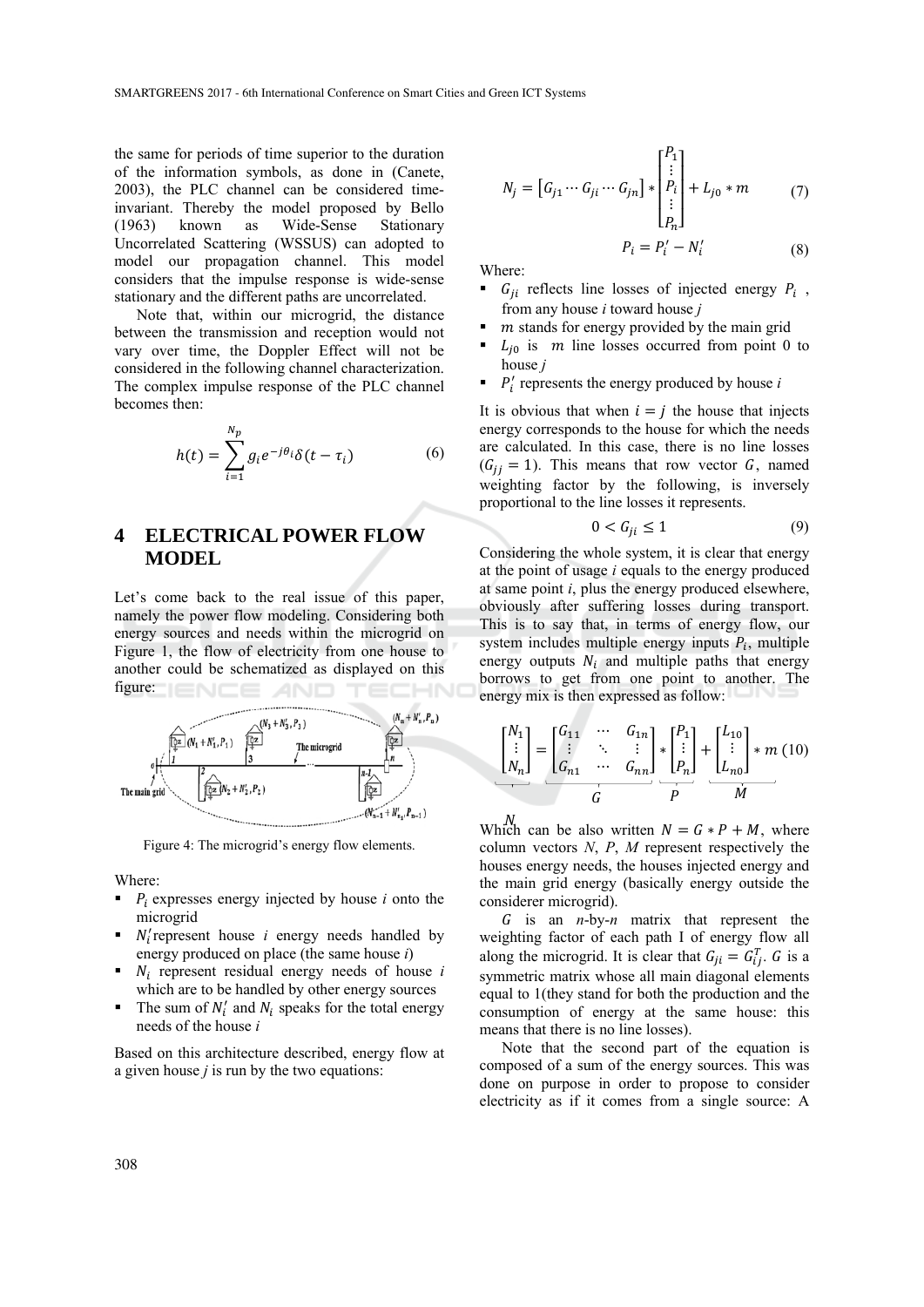Single Virtual Power Source (SVPS). Figure 5 illustrates this.



Figure 5: Single Virtual Power Source architecture.

The SVPS energy comes from different sources  $P_i$ strewed throughout the microgrid. Virtually, this energy makes it to the SPPS with an asynchronous. It is due to the fact that energy is neither produced nor injected onto the microgrid at the same time. This randomness of the energy includes a delay  $\tau_i$ during each  $P_i$  accounting in the virtual source. The energy of our SVPS  $E_{tot}$  is therefore given by:

$$
E_{tot}(\mathbf{t}) = \sum_{i=0}^{n} P_i (t - \tau_i)
$$
 (11)

Where  $P_0$  stands for energy provided by the main grid (sources other than microgrid's), and  $(P_1, \dots, P_n)$  represent energy injected by different houses of the microgrid.

Moreover, the electricity delivered by this virtual source passes through various paths  $d_i$ , while it goes to the different houses to meet their needs. As displayed below, these two things combined reveal a multi-path phenomenon in our architecture.



Figure 6: Multipath phenomenon of the SVPS architecture.

Relying on the architecture that we have described, we can observe a strong resemblance between the energy flow represented in Figure 5 and the

transmission of an electromagnetic wave over a PLC channel described in its section III.

Table 1: Analogy between the PLC channel and the proposed model based on a single virtual power source.

| P LC                     | Proposed power grid<br>model based on SVPS |
|--------------------------|--------------------------------------------|
| Transmitter              | Single Virtual Power                       |
|                          | Source                                     |
| Receiver                 | House <i>i</i>                             |
| Multipath phenomenon     | Multipath phenomenon                       |
| from transmitter to      | due to the relation                        |
| receiver due to the high | between the SVPS and                       |
| frequency                | house <i>i</i>                             |
| Scattered signal as a    | Line losses as a                           |
| function of time         | function of distance                       |

In the case of a PLC, the propagation delays from various paths vary randomly and as we said. So a large number of propagation paths is unavoidable. The resulting signal is a sum of a random module and phase components. Thus equation (6) is approached by a complex variable whose quadrature components *I* and *Q* are independent and trail a Gaussian distribution. The envelope of this signal follows a Rayleigh law defined by the following equation:



Figure 7: Shape of the impulse response of a typical Gaussian filter.

With  $r = \sqrt{I^2 + Q^2}$ .  $\sigma$  is the standard deviation of the real part *I* or imaginary part *Q*. From a probabilistic point of view, the randomness of equation (6) means that its realization converges to a known form: The Gaussian shape representation in time domain is illustrated by this:

As it has been evoked previously, energy that will be delivered by our virtual source  $E_{tot}$  is the sum of all the energy sources at the level of the microgrid plus energy from the main grid. Furthermore, through the study conducted in this paper, similarity has been pointed out between the